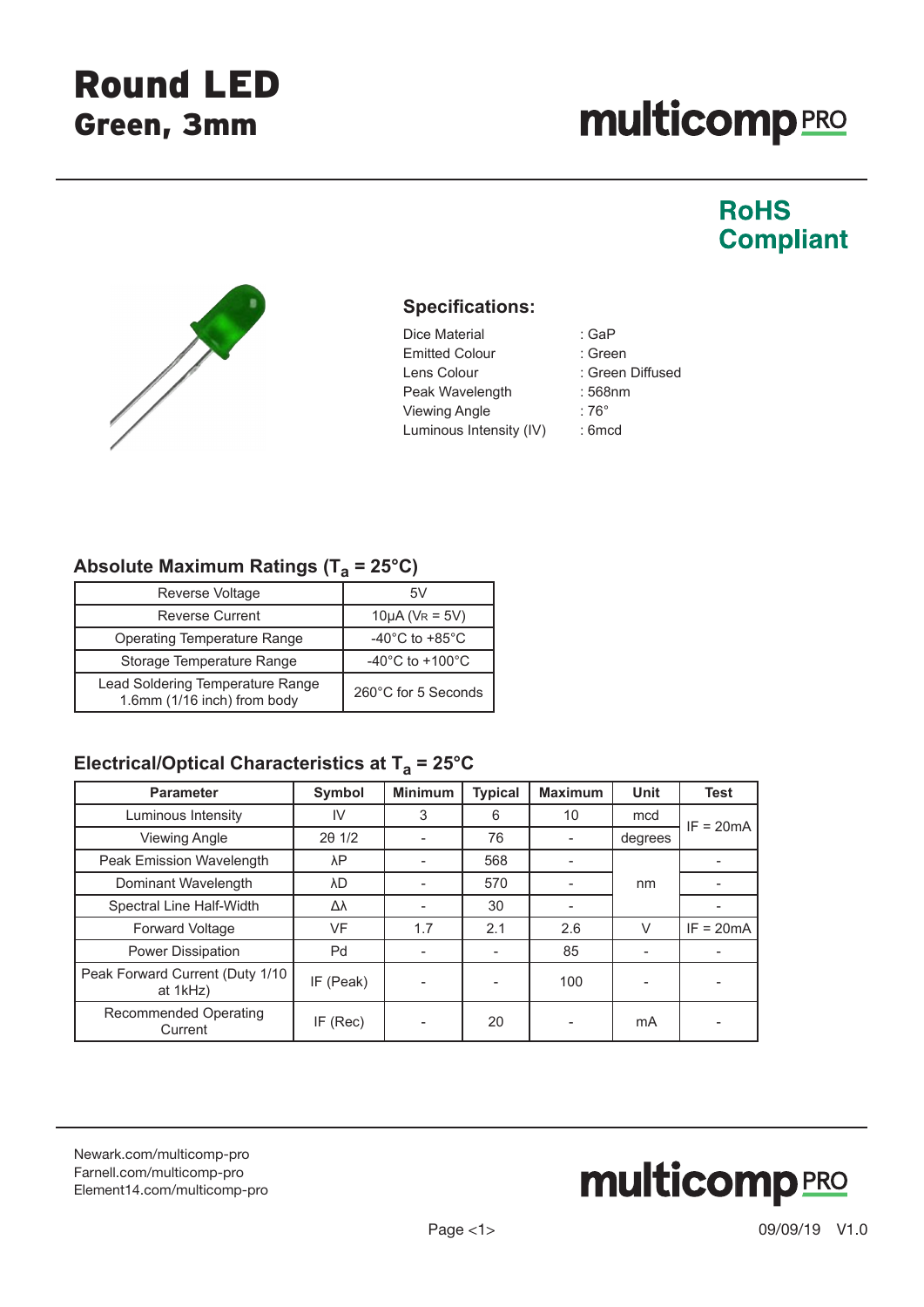#### **Green (GaP λP = 568nm)**



[Newark.com/multicomp-](https://www.newark.com/multicomp-pro)pro [Farnell.com/multicomp](https://www.farnell.com/multicomp-pro)-pro [Element14.com/multicomp-pro](https://element14.com/multicomp-pro)